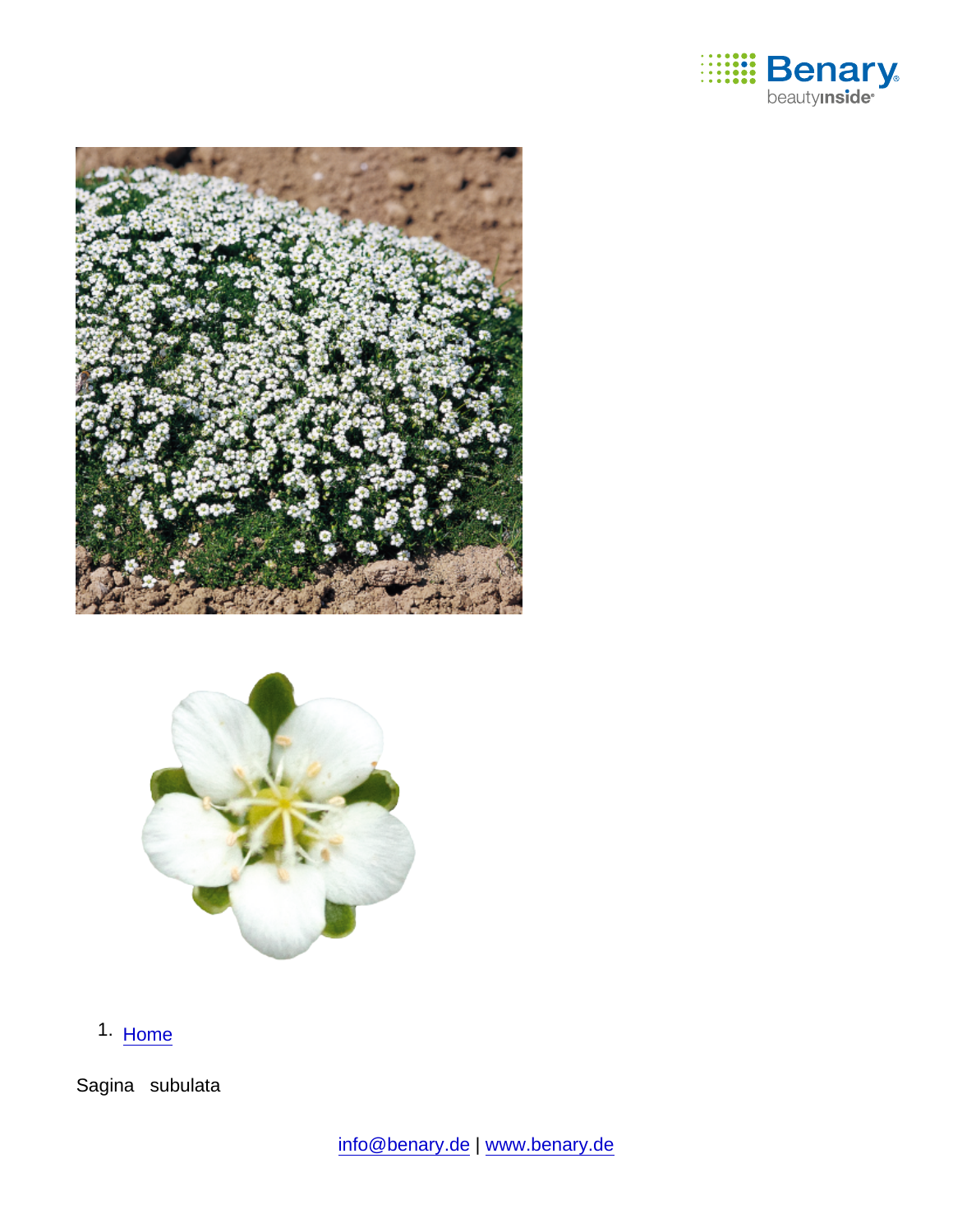

- White starry flowers
- Evergreen matforming, trampling-tolerant perennial
- Ideal in paving and an attractive structural plant

#### [Bookmark](https://www.benary.com/flag/flag/product/6240?destination&token=h8AZNXaciS8Bo2mqwHEqhomSBI8tV8dIovEKA2HlJ3U)

[Recommend](mailto:?subject=Benary Sagina subulata &body=https://www.benary.com/print/pdf/node/6240)

#### Print

Crop Time

Spring: 13 - 15 weeks

Height

3 ? / 8 cm

Exposure

Sun - Partial shade

Seed Form

Raw Seed

Hardiness Zone

4 - 7

Best Uses Bedding, Landscape, Rockery

# Culture guide

#### Usage

Cushion perennials for rock garden and graves, plants for dry stone walls and paving, ornamental leaf plants, ground cover plant

Sow time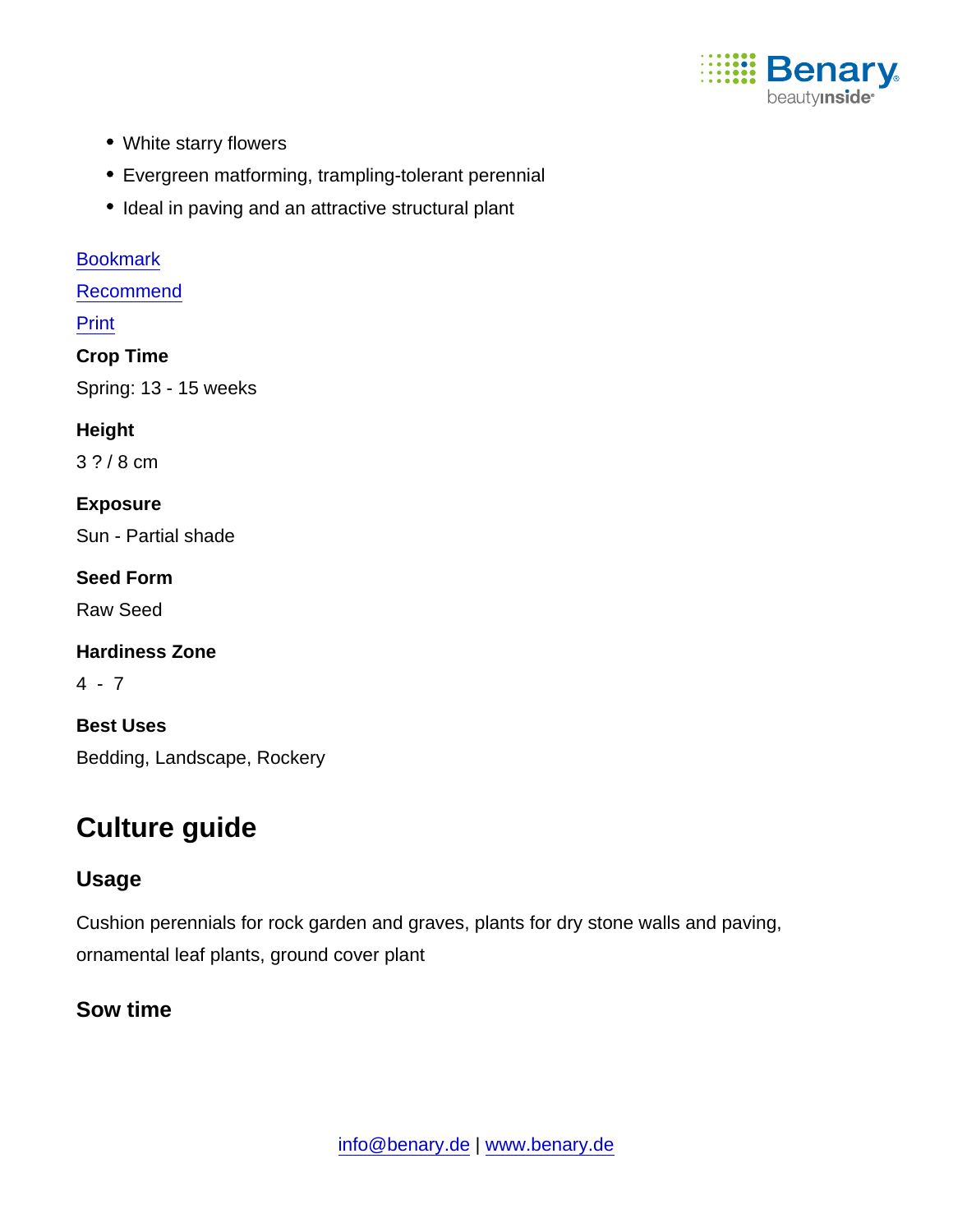

February-March for flowering in pots from June onwards; Mid July-End August for flowering in pots the following year

## Sowing method

3-5 seeds per plug, directly sowing into final pots is possible

## **Germination**

Germinates in 10-14 days at 65-72 °F (18-22 °C). Light is required for germination.

## Growing on

Transplant plugs after 5 weeks. Grow on at 60-65 °F; (15-18 °C). Plants prefer cooler growing conditions. Vernalization is not required for flower initiation.

#### **Media**

Use a well-drained, growing perennial substrate with 0-15 % clay, 0-20 % parts (e.g. wood fibres, bark, sand, perlite) 1-1,5 kg/m<sup>3</sup> complete balanced fertilizer, 0-2 kg/m<sup>3</sup> slow release fertilizer (3-9 months), iron-chelate, micronutrients, pH: 5.5-7.0.

# **Temperature**

Grow at 12-15 °C or outdoors. In winter indoors frost free at 3-5 °C or outdoors. Outdoor fleece needed. For wintering the roots should be developed well in the pots. In spring the plants start to grow indoors from end of December onwards for 8-10 weeks at 15-18 °C. Cold temperatures of 8-12 °C will increase the cultivation time. Cold temperatures will increase the flowering time. Sagina does not tolerate hot temperatures.

#### **Fertilization**

Low-moderate fertilization levels are required. Fertilize the crop weekly with 80-100 ppm nitrogen (at 2 kg/m<sup>3</sup> slow release fertilizer in substrate), using a complete balanced fertilizer. Avoid high ammonium and high nitrogen levels. Don't fertilize after mid September. In spring